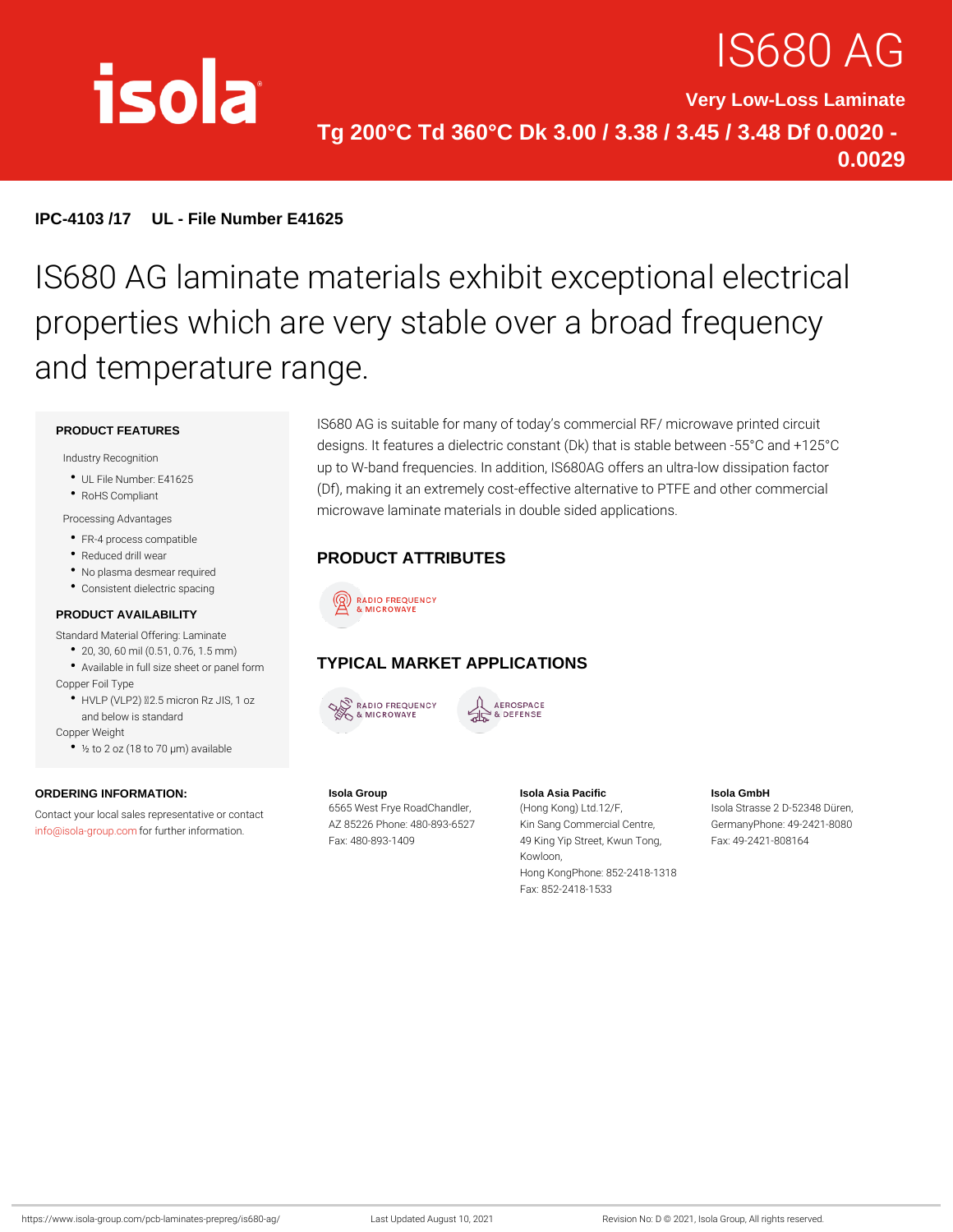### **Typical Values Table**

| Property                                               |                                           | <b>Typical Value</b> | <b>Units</b>             | <b>Test Method</b>       |
|--------------------------------------------------------|-------------------------------------------|----------------------|--------------------------|--------------------------|
|                                                        |                                           |                      | Metric (English)         | IPC-TM-650 (or as noted) |
| Glass Transition Temperature (Tg) by DSC               |                                           | 200                  | $^{\circ}$ C             | 2.4.25C                  |
| Decomposition Temperature (Td) by TGA @ 5% weight loss |                                           | 360                  | $^{\circ} \mathrm C$     | 2.4.24.6                 |
| Time to Delaminate by TMA (Copper                      | A. T260                                   | >60                  | Minutes                  | 2.4.24.1                 |
| removed)                                               | <b>B. T288</b>                            |                      |                          |                          |
|                                                        | A. Pre-Tg                                 | 44.7                 | ppm/°C                   |                          |
| Z-Axis CTE                                             | B. Post-Tg                                | 191                  | ppm/°C                   | 2.4.24C                  |
|                                                        | C. 50 to 260°C, (Total Expansion)         | 2.9                  | %                        |                          |
| X/Y-Axis CTE                                           | Pre-Tg                                    | 12                   | ppm/°C                   | 2.4.24C                  |
| Thermal Conductivity                                   |                                           | $0.38 - 0.53$        | W/mK                     | <b>ASTM E1952</b>        |
| Thermal Stress 10 sec @ 288°C (550.4°F)                | A. Unetched                               | Pass                 | Pass Visual              | 2.4.13.1                 |
|                                                        | <b>B.</b> Etched                          |                      |                          |                          |
| Dk, Permittivity                                       | @ 10 GHz                                  | 3.00                 | $\equiv$                 | 2.5.5.5                  |
| Df, Loss Tangent                                       | @ 10 GHz                                  | 0.0020               | $\overline{\phantom{0}}$ | Bereskin Stripline       |
| Dk, Permittivity                                       | @ 10 GHz                                  | 3.38                 | $\qquad \qquad -$        | 2.5.5.5                  |
| Df, Loss Tangent                                       | @ 10 GHz                                  | 0.0026               | $\overline{\phantom{0}}$ | Bereskin Stripline       |
| Dk, Permittivity                                       | @ 10 GHz                                  | 3.45                 | $\overline{\phantom{0}}$ | 2.5.5.5                  |
| Df, Loss Tangent                                       | @ 10 GHz                                  | 0.0026               | $\qquad \qquad -$        | Bereskin Stripline       |
| Dk, Permittivity                                       | @ 10 GHz                                  | 3.48                 | $\overline{\phantom{0}}$ | 2.5.5.5                  |
| Df, Loss Tangent                                       | @ 10 GHz                                  | 0.0029               | $\overline{\phantom{0}}$ | Bereskin Stripline       |
| <b>Volume Resistivity</b>                              | C-96/35/90                                | $1.33 \times 10^{7}$ | MI-cm                    | 2.5.17.1                 |
| Surface Resistivity                                    | C-96/35/90                                | $1.33 \times 10^5$   | M                        | 2.5.17.1                 |
| Dielectric Breakdown                                   |                                           | 45.4                 | kV                       | 2.5.6B                   |
| Arc Resistance                                         |                                           | 139                  | Seconds                  | 2.5.1B                   |
| Electric Strength (Laminate & laminated prepreg)       |                                           | 45 (1133)            | kV/mm (V/mil)            | 2.5.6.2A                 |
| Comparative Tracking Index (CTI)                       |                                           | $\overline{2}$       | Class (Volts)            | <b>UL 746A</b>           |
|                                                        |                                           |                      |                          | ASTM D3638               |
| Peel Strength                                          | 1 oz. EDC foil                            | 0.70(4.01)           | N/mm (lb/inch)           | 2.4.8.2A                 |
| Flexural Strength                                      | A. Length direction<br>B. Cross direction | 37.5<br>28.5         | ksi                      | 2.4.4B                   |
| Tensile Strength                                       | A. Length direction                       | 28.0                 | ksi                      | ASTM D3039               |
|                                                        | B. Cross direction                        | 26.0                 |                          |                          |
| Poisson's Ratio                                        | A. Length direction                       | 0.122                | $\overline{\phantom{0}}$ | ASTM D3039               |
|                                                        | B. Cross direction                        | 0.120                |                          |                          |
| Moisture Absorption                                    |                                           | 0.10                 | $\%$                     | 2.6.2.1A                 |
| Flammability (Laminate & laminated prepreg)            |                                           | $V-0$                | Rating                   | <b>UL 94</b>             |
| Relative Thermal Index (RTI)                           |                                           | 130                  | $^{\circ} \mathrm C$     | <b>UL 796</b>            |
|                                                        |                                           |                      |                          |                          |